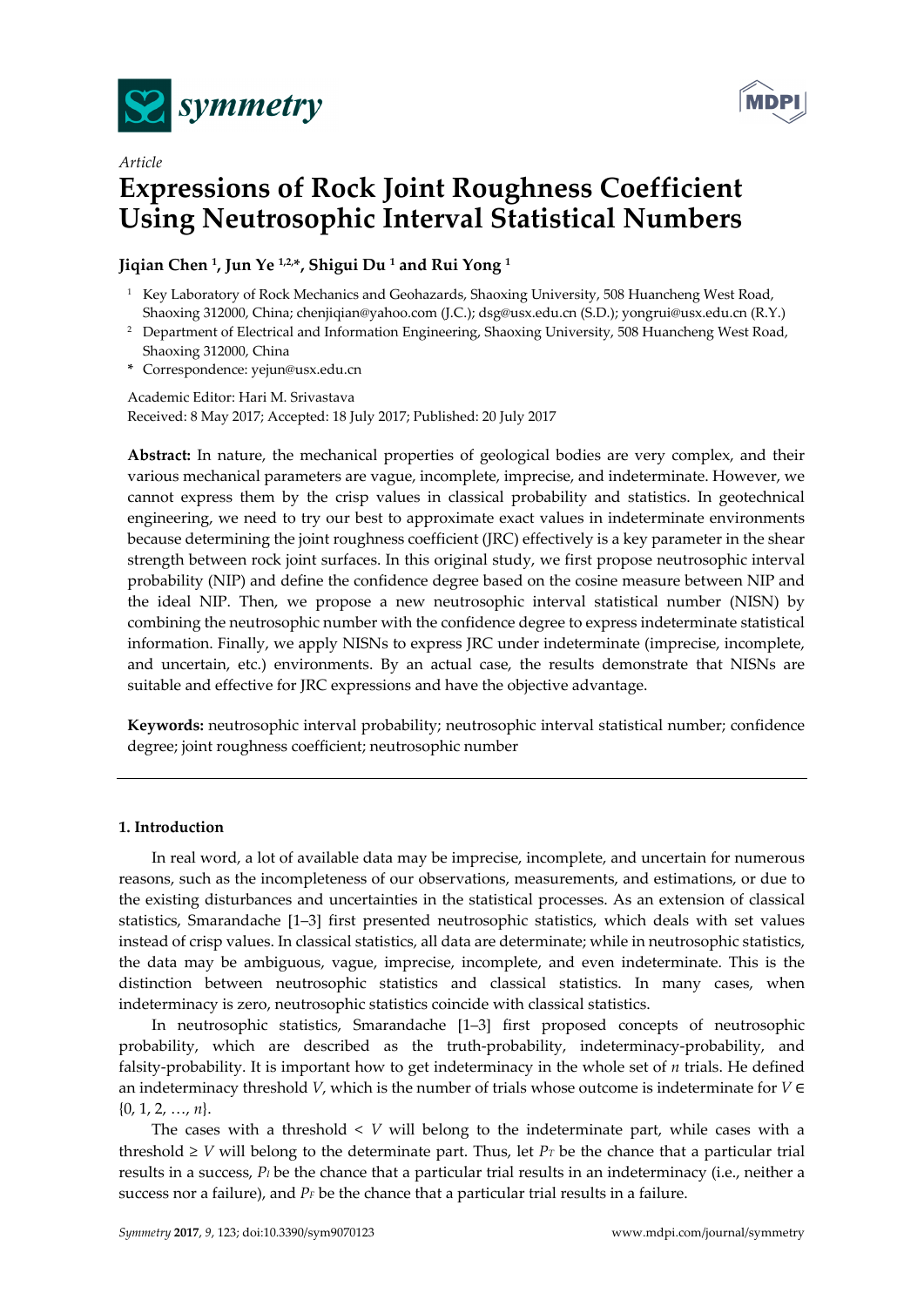However, this partially indeterminate and partially determinate set of *n* trials depends on the problem that one needs to solve and on the expert's point of view.

In classical statistics, all data are determined; while neutrosophic statistics refers to a set of data wherein a part of data is determinate/indeterminate/false in some degree.

In neutrosophic statistics, Smarandache [1–3] also proposed the concept of a neutrosophic number (NN) *z = s + uI*, which consists of its determinate part *s* and its indeterminate part *uI for s*, *u* ∈ *R* (all real numbers) and *I* ∈ [*inf I*, *sup I*] (indeterminacy). It is obvious that it can describe determinate and/or indeterminate information. For example, assume a *NN* is  $z = 5 + 2I$  for  $I \in [0, 1]$ 0.6]. Thus, its determinate part is 5, its indeterminate part is 2*I*, and then the NN is  $z = [5, 6.2]$  for  $I \in$ [0, 0.6] to express the possible range of *z*. In actual applications, one can also adjust the range of indeterminacy *I* to satisfy some specified requirements. Obviously, NN is very suitable for the expression of determinate and/or indeterminate information in indeterminate environments. Hence, NNs have been applied to decision making [4–6] and fault diagnosis [7,8] in recent years.

Although neutrosophic statistics was defined by Smarandache in 1996 [1–3], it has not been developed since then. Unfortunately, the existing theory of neutrosophic probability and statistics introduced in [1–3] encounters a great deal of difficulties in engineering applications. In fact, the neutrosophic probability and statistics in [1–3] is very difficult to be used for engineering applications in the current form. Therefore, it is necessary to propose new neutrosophic probability and a statistical method to be easily used for engineering applications. Motivated by the Smarandache's neutrosophic probability and NN, in the original study, this paper firstly proposes a new concept of neutrosophic probability in neutrosophic interval distributions, which is called neutrosophic interval probability (NIP), and then originally introduces the NN with the confidence degree of NIP, which is called a neutrosophic interval statistical number (NISN). Finally, in an actual case, NISNs are used for the expressions of joint roughness coefficient (JRC) values with indeterminate information because determining the JRC value effectively is a key parameter in the shear strength between rock joint surfaces in geotechnical engineering [9]. The main advantage of the new neutrosophic interval statistical method is that it is more suitable for engineering applications and expressions to solve the difficult problems of existing neutrosophic/classical statistical problems under indeterminate environments.

To realize the study, this article is organized as follows. Section 2 gives the definition of NIP based on neutrosophic possibility in an interesting range. Section 3 presents NISN based on combining NN with the confidence degree of NIP. In Section 4, by an actual case, NISNs are used for expressing the JRC values with indeterminate information as an engineering application in geotechnical mechanics. In Section 5, conclusions and future research directions are presented.

#### **2. Neutrosophic Interval Probability**

In this section, we give the definition of NIP based on neutrosophic probability in an interesting range.

**Definition 1.** Let  $a = [x^L, x^U]$  be an interesting range of all the sample individuals. A NIP can be defined as  $P =$  $\langle x^L, x^U \rangle$ , (P<sub>T</sub>, P<sub>I</sub>, P<sub>F</sub>)>, where P<sub>T</sub> is a truth-probability belonging to the determinate range, P<sub>I</sub> is an *indeterminacy-probability belonging to the indeterminate range, and P<sub>F</sub> is a falsity-probability belonging to the almost impossible/failure range. Then, the sum of the three probabilities satisfies*  $Pr + Pr + Pr = 1$ .

Let us consider  $n$  samples with the same sizes as the same trials corresponding to some trial characteristic. By statistical analysis for the *n* trial data, we can obtain the maximum value *xU* (upper bound) and the minimum value  $x^L$  (lower bound) in all trial data and the average value  $x_m$  and standard deviation *σ*. Based on these statistical results, we propose the following calculation methods of NIP.

First, the interesting range of all the sample individuals is represented by the interval value *a* = [*xL*, *xU*] according to the maximum and minimum values (i.e., the upper and lower bounds) of the trial data. Then, in the interesting range of all the sample individuals we can calculate the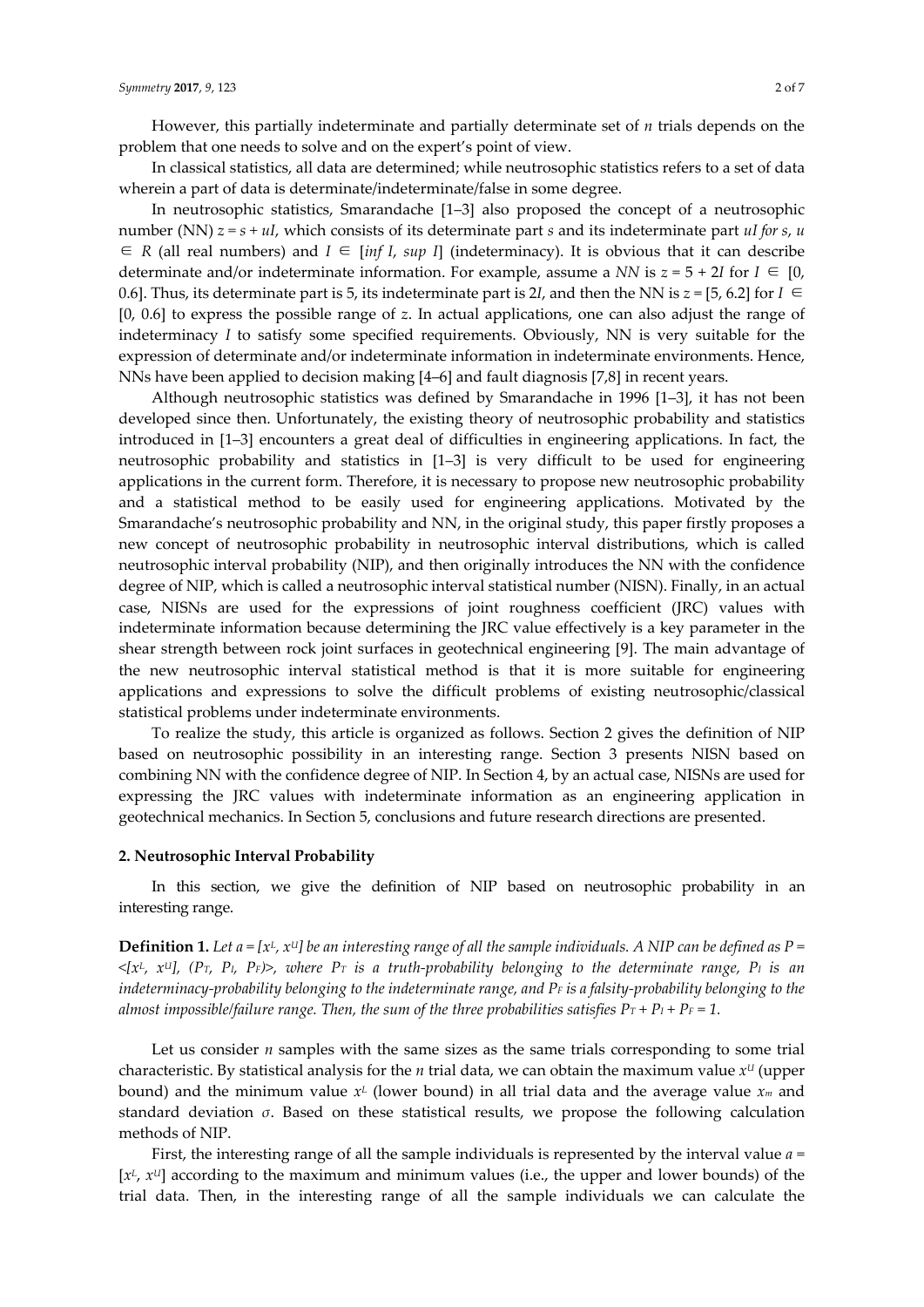truth-probability  $P_T = n_T/n$ , the indeterminacy-probability  $P_I = n_I/n$ , and the falsity-probability  $P_F =$ *n*<sup>*n*</sup>*n* from a statistical viewpoint, where *n*<sup>*n*</sup> implies the frequency in the robust/credible interval [*x*<sup>*m*</sup> − *σ*,  $x_m + σ$ ,  $n_l$  implies the frequency in the indeterminate/uncertain intervals  $[x_m - 3σ, x_m - σ)$  and  $(x_m +$ <sup>σ</sup>, *xm* + 3*σ*], and *nF* indicates the frequency in the remaining/incredible intervals [*xL, xm* − 3*σ*) and (*xm* + 3σ, *xU*].

Let us consider the following example to show the calculation of NIP.

**Example 1.** *Assume that 100 samples (n = 100) with the same sizes are taken to measure some mechanical characteristic of the sample individuals. For the obtained measuring data, the distributions of the statistical data are shown in Table 1.*

|  |           |       | <i>n</i> $x_m$ <i>σ</i> $[x^L, x^U]$ <i>n</i> in [1.5, 2.5] <i>n</i> in [0.5, 1.5) and (2.5, 3.5] <i>n</i> in [0, 0.5) and (3.5, 5] |  |
|--|-----------|-------|-------------------------------------------------------------------------------------------------------------------------------------|--|
|  | 100 2 0.5 | [0,5] |                                                                                                                                     |  |

From Table 1, we can determinate the NIP by the following procedures:

First, the interesting range of all the sample individuals is *a* = [0, 5].

Then, we can calculate the truth-probability, the indeterminacy-probability, and the falsity-probability, respectively, as follows:

 $P_T = n_T/n = 70/100 = 0.7$ ,  $P_I = n_I/n = 25/100 = 0.25$ , and  $P_F = n_F/n = 5/100 = 0.05$ .

Thus, the NIP is  $P = \langle x^L, x^U \rangle$ ,  $(P_T, P_I, P_F) > \langle 0.5 \rangle$ ,  $(0.7, 0.25, 0.05) >$ .

From the example, we can see that the existing classical/neutrosophic probability cannot represent such a probability problem. Hence, the NIP contains much more information and demonstrates its advantage in such an expressed case.

#### **3. Neutrosophic Interval Statistical Number**

By combining a NN with the confidence degree of NIP, we present NISN for effectively expressing some statistical characteristic of trial data with indeterminate information.

Let a NIP be  $P = \langle x^L, x^U \rangle$ ,  $\langle P_T, P_T, P_T \rangle$  and the ideal NIP be  $P^* = \langle x^L, x^U \rangle$ ,  $(1, 0, 0)$ >. Then, the cosine measure value between *P* and *P*\* [4] is defined as the confidence degree

$$
e = cos(P, P^*) = \frac{P \cdot P^*}{\|P\| \cdot \|P^*\|} = \frac{P_T}{\sqrt{P_T^2 + P_I^2 + P_F^2}} \text{ for } e \in [0, 1]
$$
 (1)

Thus, NISN is presented as

$$
N_e = x_m + (1 - e)I = x_m + \left\{ 1 - \frac{P_T}{\sqrt{P_T^2 + P_I^2 + P_F^2}} \right\} I \text{ for } I \in [\inf I, \sup I]
$$
 (2)

where *xm* is the average value/determinate part of *Ne* and *I* is indeterminacy. Here, *I* may take the robust/credit interval [−*σ*, *σ*] based on a standard deviation *σ*.

Obviously, if  $e = 1$  for  $P = \langle x^L, x^U \rangle$ , (1, 0, 0)>, then  $N_e = x_m$ , which is degenerated to the classical average value (crisp value)  $x_m$  with the maximum confidence degree; if  $e = 0$  for  $P = \langle x^L, x^U, (0, 0, 1) \rangle$ , then  $N_e = x_m + I$ , which is degenerated to a NN without confidence degree. However, when  $0 \leq e \leq 1$ , the confidence degree of *e* can affect the indeterminate part  $(1 - e)I$  of the NISN  $N_e$ .

For Example 1, by using Equation (2) the NISN is calculated as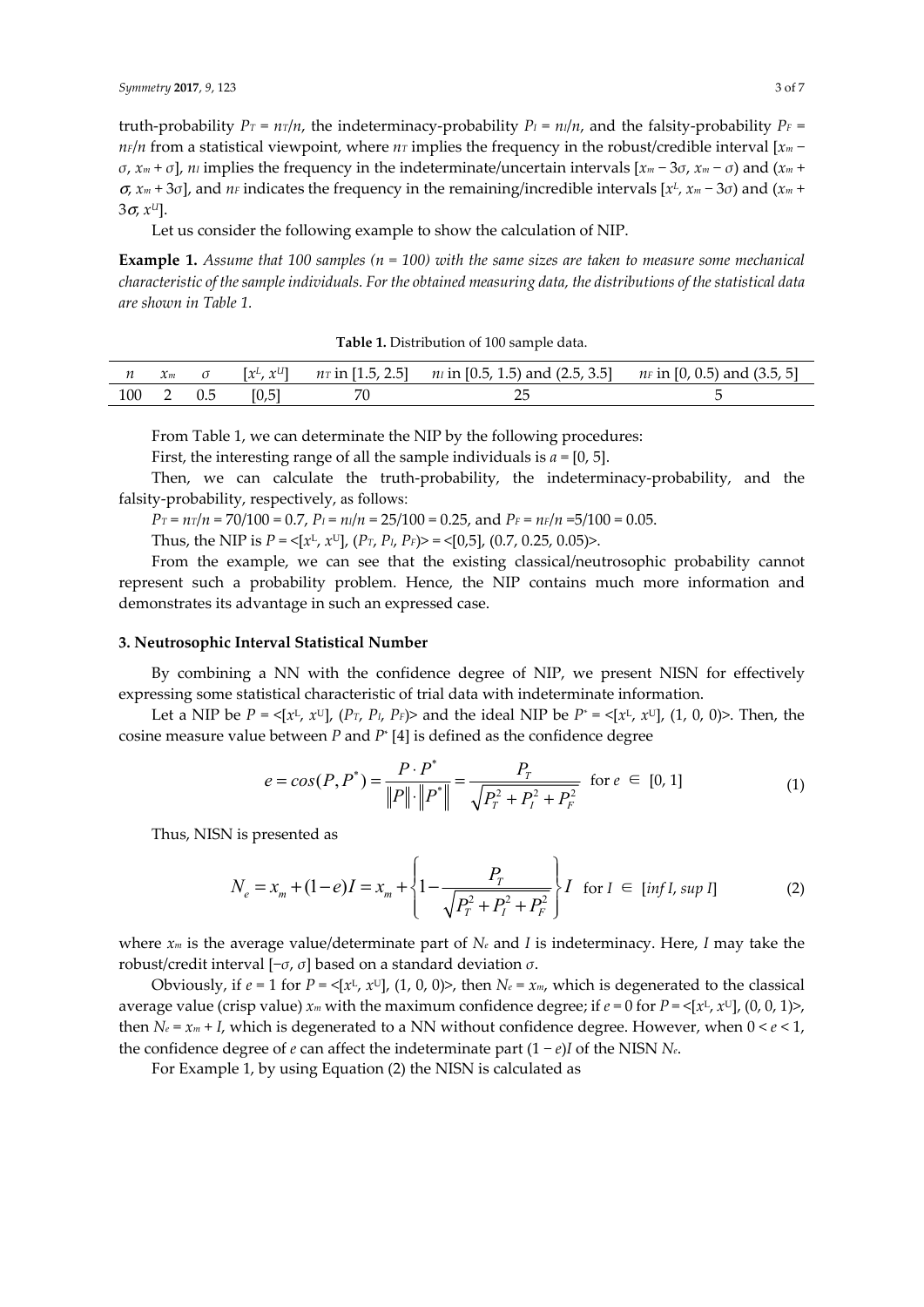$$
N_e = x_m + \left(1 - \frac{P_T}{\sqrt{P_T^2 + P_I^2 + P_F^2}}\right)I
$$
  
= 2 + \left(1 - \frac{0.7}{\sqrt{0.7^2 + 0.25^2 + 0.05^2}}\right)I  
= 2 + 0.06I

If *I* = [−*σ*, *σ*] = [−0.5, 0.5], then *Ne* = [1.97, 2.03].

Obviously, the NISN can indicate the interval range of actual measuring data effectively and reasonably under indeterminate environments, while the classical statistical method is only a crisp value *xm*, which is a specialty of the proposed neutrosophic interval statistical method.

## **4. Joint Roughness Coefficient Values Expressed by Using Neutrosophic Interval Statistical Number in Geotechnical Mechanics**

Statistical analysis of geotechnical engineering is an important mathematical tool for modeling and quantifying uncertainties of geotechnical mechanics parameters. It is one of the initial and essential procedures because a lot of subsequent evaluations of risk and reliability depend on these parameters. In nature, the mechanical properties of geological bodies are very complex, and its various mechanical parameters are vague, incomplete, imprecise, and indeterminate [9]. However, it is difficult to describe the indeterminacy of geotechnical parameters by the classical statistical method. Clearly, NISNs can effectively describe the incompleteness, uncertainty, and indeterminacy of geotechnical parameters by combining a NN with the confidence degree of NIP. In this section, we apply NISNs to express the indeterminate value of JRC because determining the JRC value effectively is a key parameter in the shear strength between rock joint surfaces.

To show the effectiveness and rationality of the proposed neutrosophic interval statistical method, we chose natural rock joint surface samples, with collected data from Changshan County, Zhejiang province, China. Here, as an actual case, we select a set of data measured by taking 10 groups of samples with the lengths of 10, 20, … 100 cm. According to the proposed neutrosophic interval statistical method, we use NISNs to express the JRC values.

Firstly, we give the total number of *n* samples, the mean value *xm* and the standard deviation *σ* of each length *L*, and then the results of their statistical analysis are shown in Table 2.

| Sample Length L 10 cm 20 cm 30 cm 40 cm |                       |        |        |        | 50 cm 60 cm          |    | 70 cm | 80 cm  | 90 cm                                     | 100 cm |
|-----------------------------------------|-----------------------|--------|--------|--------|----------------------|----|-------|--------|-------------------------------------------|--------|
| n                                       | 187                   | 85.    | - 51 - | 39     | 34                   | 34 | -34   | 34     | -34                                       | -34    |
| $\chi_m$                                | 10.6035 9.9647 9.5320 |        |        | 8.8760 |                      |    |       |        | 8.6121 8.6463 8.3931 8.1107 7.9051 7.7175 |        |
|                                         | 2.2090                | 1.6606 | 1.5695 | 1.5994 | 1.4899 1.5942 1.3637 |    |       | 1.2203 | 1.0893                                    | 1.0050 |

**Table 2.** Results of the statistical analysis for actual measuring data.

Then, the frequency distributions in the different JRC intervals for each length *L* are shown in Figure 1. It is clear that most of the data are in the range of the truth probability, a small number of data is distributed on both sides of the truth range as the part of the indeterminacy, and the frequency of both sides is almost equal. Also there are a few data belonging to the false probability. Generally, all the distributions are almost in normal distribution, deflecting to left.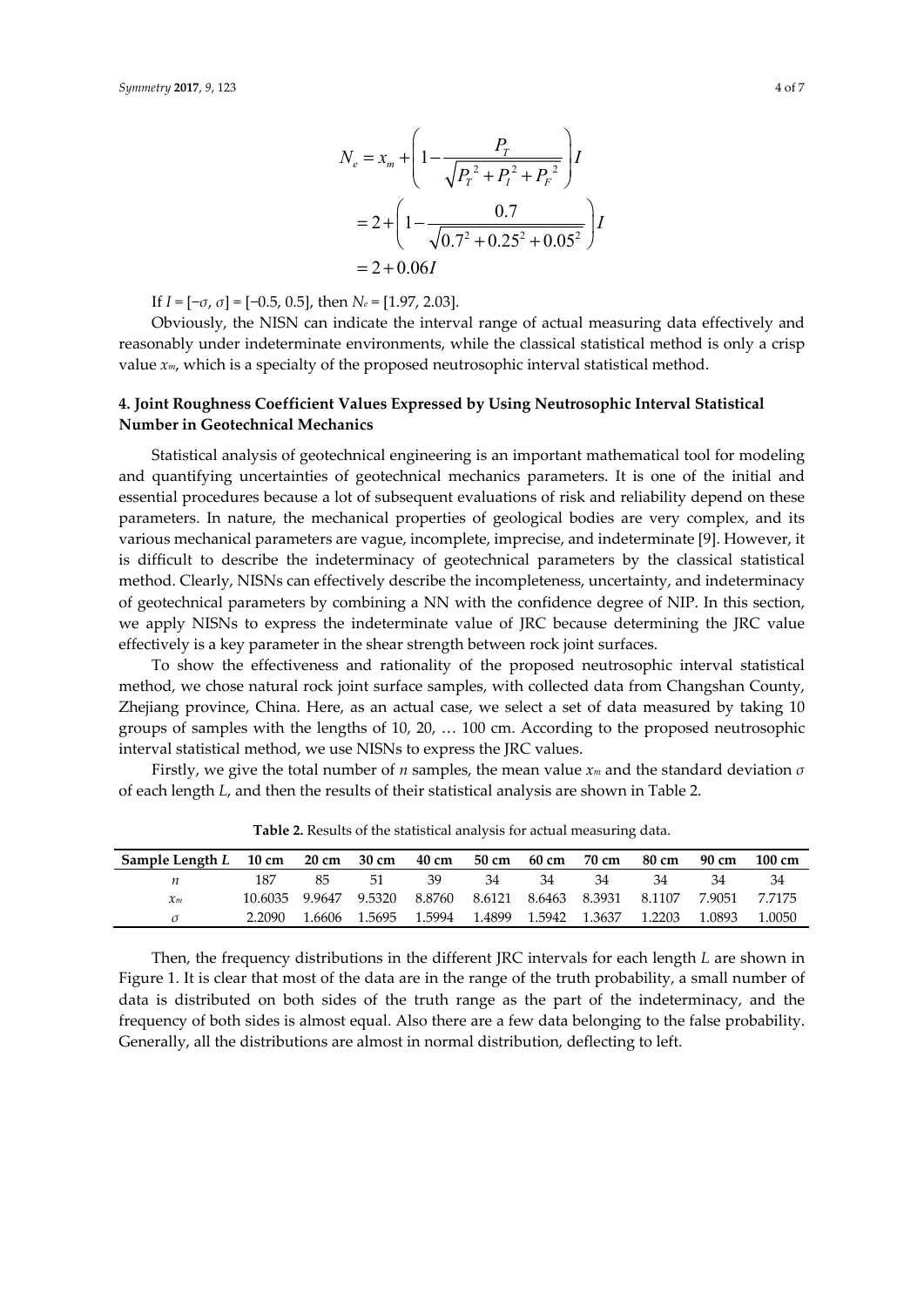

**Figure 1.** Frequency distributions in the different joint roughness coefficient (JRC) intervals for each length *L*.

By taking the sample length  $L = 100$  cm as an example, the calculation process is indicated by the following steps.

First, NIP is calculated as

$$
P = \langle [x^L, x^U], (P_T, P_I, P_F) \rangle = \langle [6.42, 11.50], (27/34, 6/34, 1/34) \rangle
$$
  
=  $\langle [6.42, 11.50], (0.7941, 0.1765, 0.0294) \rangle$ .

Then by using Equation (2), the NISN is calculated as

$$
N_e = x_m + \left(1 - \frac{P_T}{\sqrt{P_T^2 + P_I^2 + P_F^2}}\right)I
$$
  
= 7.7175 + \left(1 - \frac{0.7941}{\sqrt{0.7941^2 + 0.1765^2 + 0.0294^2}}\right)I  
= 7.7175 + 0.0245I.

Assume that  $I = [-\sigma, \sigma] = [-1.0050, 1.0050]$  is specified as the robust/credit interval, then  $N_e =$ [7.6929, 7.7421].

For other lengths of the data, we also obtain these results by above similar calculation steps, which are shown in Table 3.

**Table 3.** The neutrosophic interval probability (NIP) and neutrosophic interval statistical number (NISN) of each length *L.*

|                 |                                                         |                     | $N_e$              |
|-----------------|---------------------------------------------------------|---------------------|--------------------|
| $10 \text{ cm}$ | $\langle (6.62, 16.41), 0.6898, 0.3102, 0 \rangle$      | $10.6035 + 0.0879I$ | [10.4093, 10.7978] |
| 20 cm           | $\langle (6.59, 14.26), 0.6706, 0.3294, 0 \rangle$      | $9.9647 + 0.10241$  | [9.7946, 10.1348]  |
| 30 cm           | $\langle (6.81, 14.24), 0.7255, 0.2745, 0 \rangle$      | $9.5320 + 0.06471$  | [9.4305, 9.6336]   |
| 40 cm           | $\langle (6.59, 14.06), 0.7180, 0.2051, 0.0769 \rangle$ | $8.8760 + 0.0435I$  | [8.8064,8.9456]    |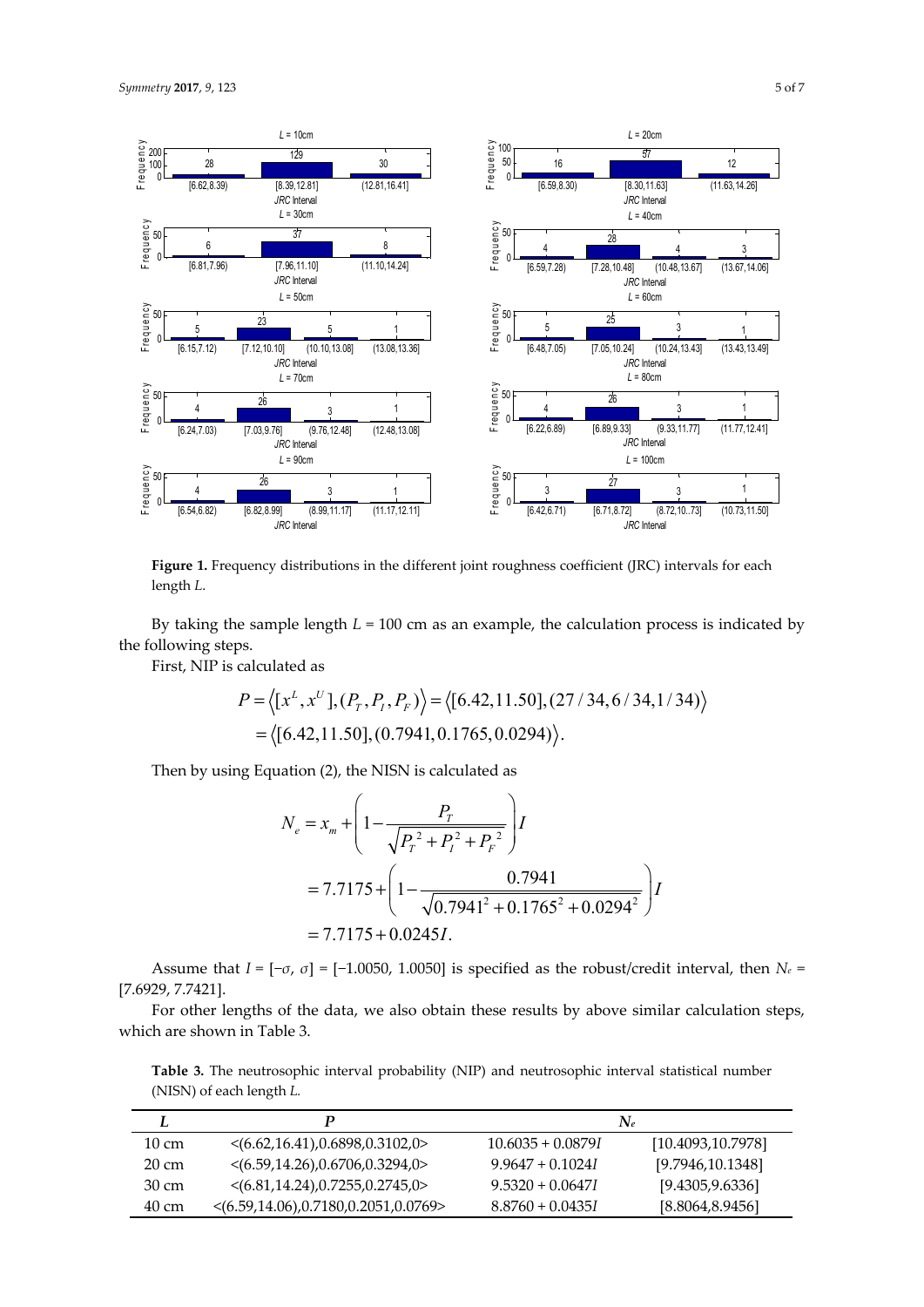| 50 cm            | $\langle (6.15, 13.36), 0.6765, 0.2941, 0.0294 \rangle$ | $8.6121 + 0.08371$ | [8.4874, 8.7367] |
|------------------|---------------------------------------------------------|--------------------|------------------|
| $60 \text{ cm}$  | $\langle (6.48, 13.49), 0.7353, 0.2353, 0.0294 \rangle$ | $8.6463 + 0.04831$ | [8.5694, 8.7233] |
| 70 cm            | $<(6.24, 13.08), 0.7647, 0.2059, 0.0294>$               | $8.3931 + 0.03501$ | [8.3453, 8.4409] |
| 80 cm            | $\langle (6.22, 12.41), 0.7647, 0.2059, 0.0294 \rangle$ | $8.1107 + 0.0350I$ | [8.0679, 8.1534] |
| 90 cm            | $\langle (6.54, 12.11), 0.7647, 0.2059, 0.0294 \rangle$ | $7.9051 + 0.03501$ | [7.8669, 7.9433] |
| $100 \text{ cm}$ | $\langle (6.42, 11.50), 0.7941, 0.1765, 0.0294 \rangle$ | $7.7175 + 0.02451$ | [7.6929, 7.7421] |

In Figure 2, there are JRC values in each length *L* expressed by using NISNs. Obviously, the interval values indicate symmetry regarding the average values, which imply their imprecise, uncertain information. Hence, we cannot give this indeterminate information just by the crisp statistical value such as an average value. That is to say, the classical statistical method ignores and loses some information which may be important and significant. However, we can use NISN to express it effectively and reasonably. In Figure 2, we can also see that the NISNs can contain the average values (red points) and the black arrows show the indeterminate ranges indicted by numerical values. In general, when the sample length is increased, the indeterminate range is decreased. Clearly, NISNs can provide an effective and reasonable new way for the expression of JRC values under indeterminate environments.

In this original study, the superiority of the proposed neutrosophic interval statistical method over the existing neutrosophic statistical methods is in its ability to overcome the aforementioned drawback of Smarandache's neutrosophic statistical method and to be more suitable for engineering applications under indeterminate environments. However, the classical statistical method cannot describe and deal with the indeterminate problems with the truth-probability, indeterminacy-probability, and falsity-probability, and then it only is a special case of the proposed neutrosophic interval statistical method in the determinate case, which may lose some useful information in engineering problems with indeterminate information; while the proposed neutrosophic interval statistical method can contain much more information and be easily applied in engineering areas under indeterminate environments. Therefore, it is more general and more feasible than the classical statistical method and the existing neutrosophic statistical method [1–3].



**Figure 2.** JRC ranges expressed by NISNs corresponding to each length *L*.

#### **5. Conclusions**

This study first proposed the concepts of NIP and NISN, and then applied them to the JRC expressions by an actual case. However, NIP is an extension of the classical probability. In classical probability, the data are known and formed by crisp numbers (truth-probability), while in NIP, the data are composed of the truth-probability, indeterminacy-probability, and falsity-probability in